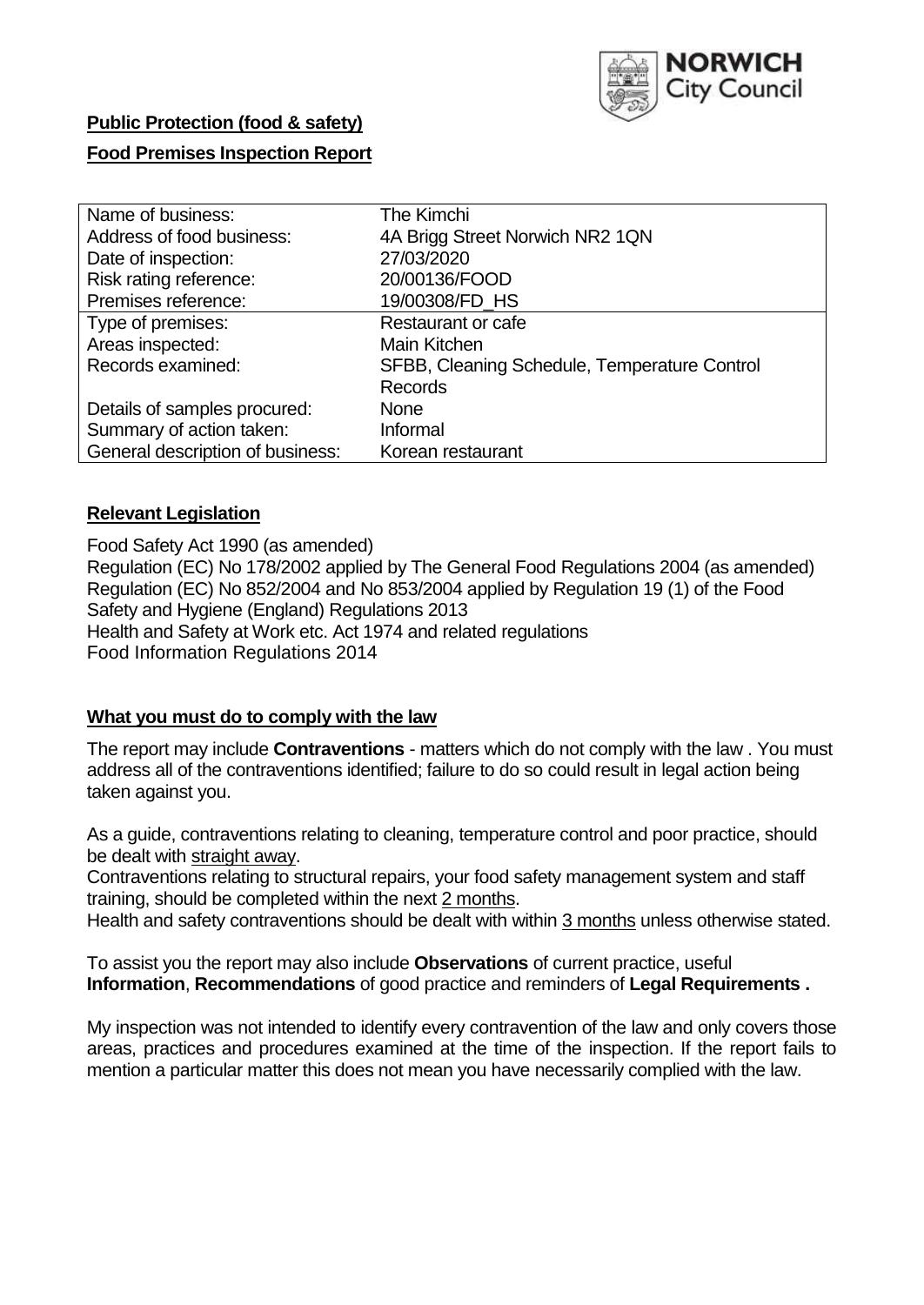# **FOOD SAFETY**

### **How we calculate your Food Hygiene Rating:**

The food safety section has been divided into the three areas which you are scored against for the hygiene rating: 1. food hygiene and safety procedures, 2. structural requirements and 3. confidence in management/control procedures. Each section begins with a summary of what was observed and the score you have been given. Details of how these scores combine to produce your overall food hygiene rating are shown in the table.

| <b>Compliance Area</b>                     |          |    |                | <b>You Score</b> |                |    |                 |    |          |  |  |
|--------------------------------------------|----------|----|----------------|------------------|----------------|----|-----------------|----|----------|--|--|
| Food Hygiene and Safety                    |          |    |                | $\Omega$         | 5              | 10 | $\overline{15}$ | 20 | 25       |  |  |
| <b>Structure and Cleaning</b>              |          |    |                | $\Omega$         | 5              | 10 | 15              | 20 | 25       |  |  |
| Confidence in management & control systems |          |    | $\overline{0}$ | 5                | 10             | 15 | 20              | 30 |          |  |  |
|                                            |          |    |                |                  |                |    |                 |    |          |  |  |
| <b>Your Total score</b>                    | $0 - 15$ | 20 | $25 - 30$      |                  | $35 - 40$      |    | $45 - 50$       |    | > 50     |  |  |
| <b>Your Worst score</b>                    | 5.       | 10 | 10             |                  | 15             |    | 20              |    |          |  |  |
|                                            |          |    |                |                  |                |    |                 |    |          |  |  |
| <b>Your Rating is</b>                      | 5        |    |                | 3                | $\overline{2}$ |    |                 |    | $\Omega$ |  |  |

Your Food Hygiene Rating is 4 - a good standard



## **1. Food Hygiene and Safety**

Food hygiene standards are generally satisfactory and maintained. There is evidence of some non-compliance with legal requirements. Some lapses are evident however generally you have satisfactory food handling practices and procedures and adequate control measures to prevent cross-contamination are in place. The contraventions require your attention; although not critical to food safety they may become so if not addressed. **(Score 10)**

## Contamination risks

**Contravention** You could not demonstrate effective heat disinfection of the equipment and utensils you use for handling both raw and ready-to-eat foods.:

- knives
- storage containers
- tongs

**Information** The FSA has issued guidance on controlling *E.coli* 0157 through:

- the complete separation of raw and ready-to-eat food
- the correct use of wash-hand basins and thorough handwashing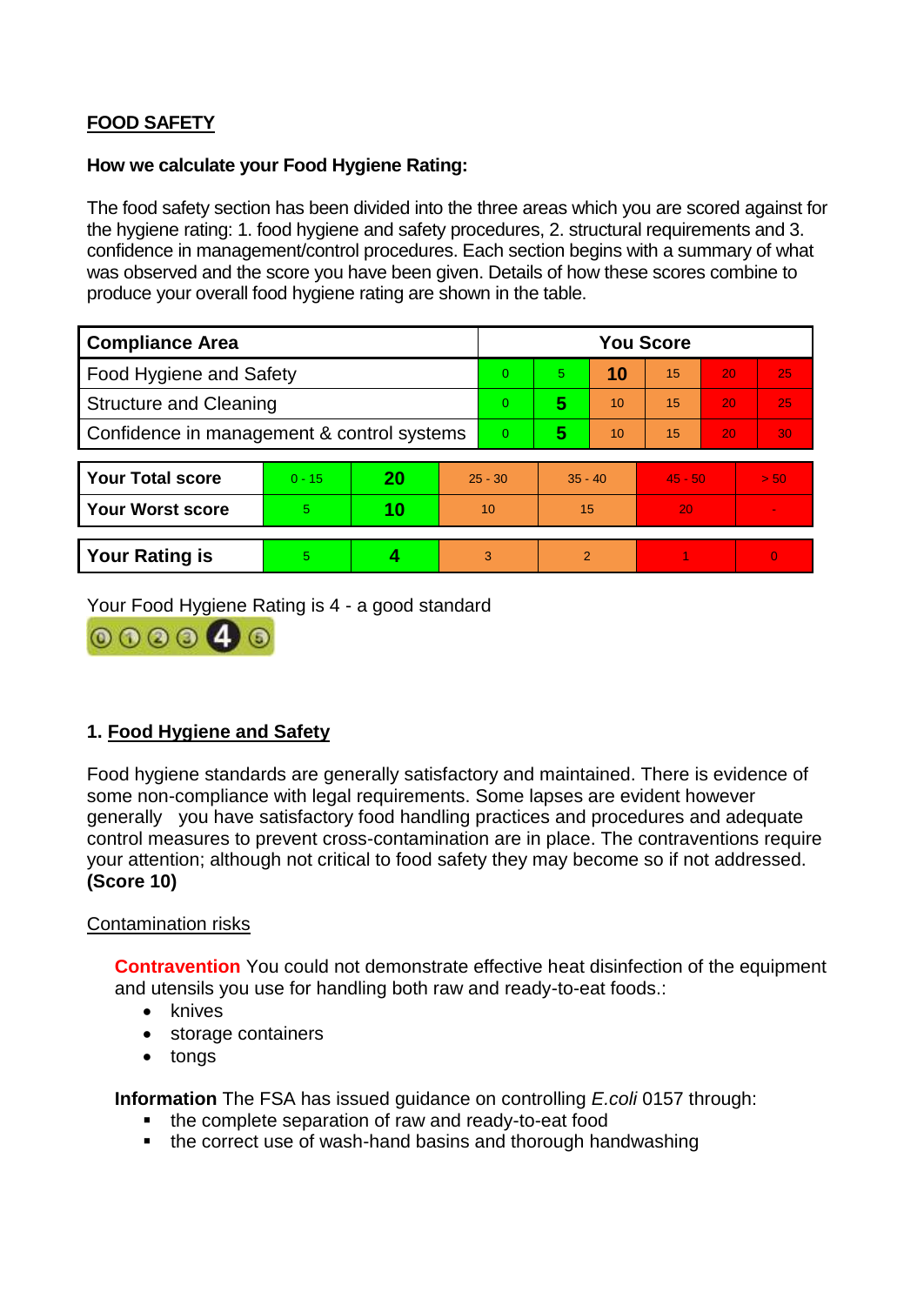- having dedicated equipment (including complex equipment) for raw and ready-to-eat foods
- **thorough 2-stage cleaning and the correct use of sanitisers**
- and by controlling the risks posed by soil contaminated vegetables. Visit: [www.food.gov.uk](http://www.food.gov.uk/) for more information

**Guidance** If equipment and utensils (for example chopping boards, containers and tongs) are to be used for raw and RTE foods, they should be disinfected by heat or an adequate dishwasher cycle (able to reach 82°C for 15 seconds) between uses.

**Guidance** If heat disinfection or a dishwasher is not possible, separate equipment and utensils should be used for handling raw and RTE foods. Such equipment should be easily identifiable (colour coded, preferably red) and must be stored and washed separately.

### Hand-washing

**Observation** I was pleased to see handwashing was well managed.

## Personal Hygiene

**Observation** I was pleased to see that standards of personal hygiene were high.

## Temperature Control

**Observation** I was pleased to see you were able to limit bacterial growth and/or survival by applying appropriate temperature controls at points critical to food safety and that you were monitoring temperatures.

## **2. Structure and Cleaning**

The structure facilities and standard of cleaning and maintenance are all of a good standard and only minor repairs and/or improvements are required. Pest control and waste disposal provisions are adequate. The minor contraventions require your attention. **(Score 5)**

## Cleaning of Structure

**Observation** The kitchen had been well maintained and the standard of cleaning was good.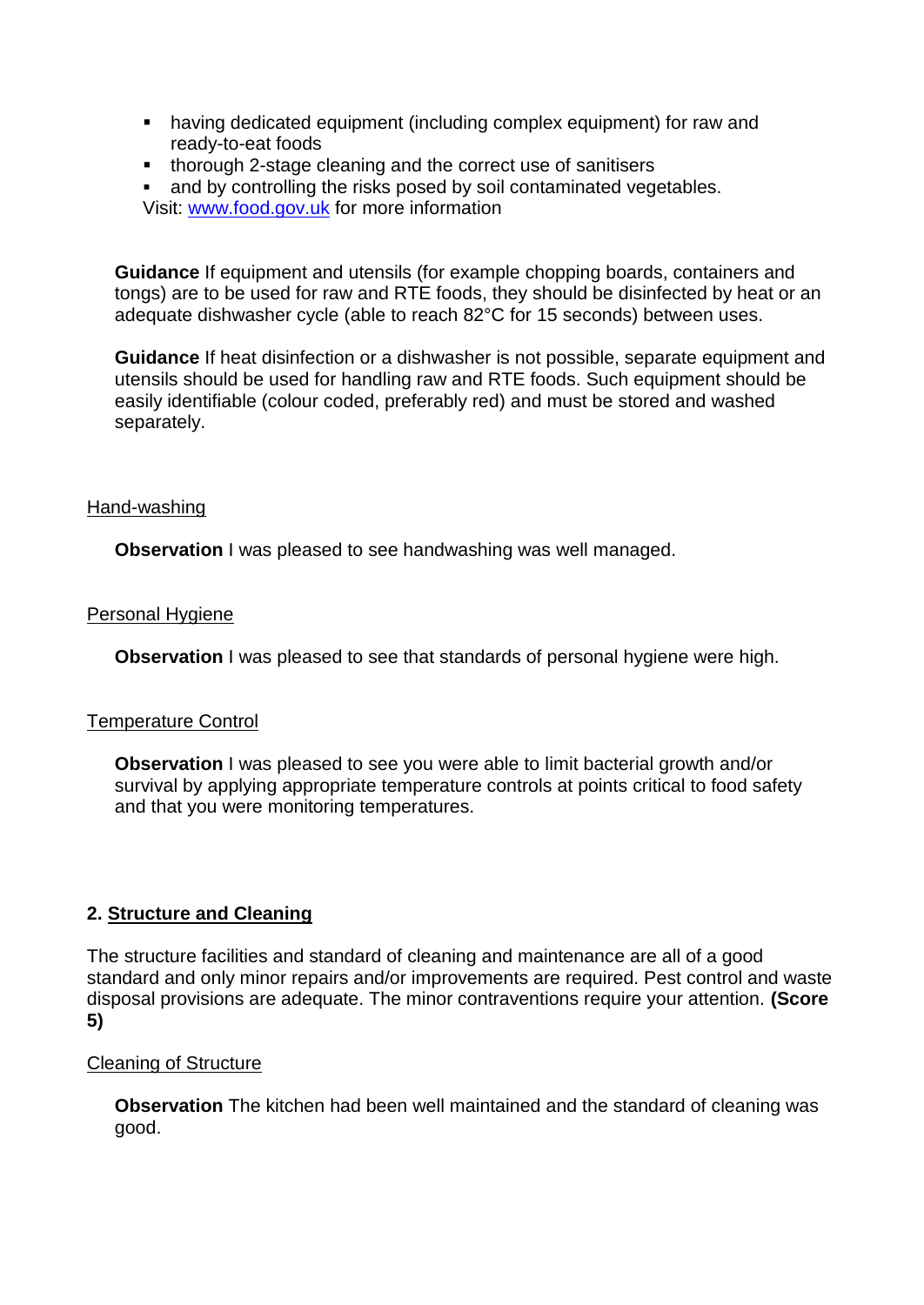## Cleaning of Equipment and Food Contact Surfaces

**Contravention** The following items are dirty and must be cleaned:

- fridge and freezer seals
- electric wall sockets

## Cleaning Chemicals / Materials / Equipment and Methods

**Observation** I was pleased to see that your sanitiser conformed to British standards however I recommend that you purchase one with a lesser contact time of 5 minutes e.g 30 seconds

**Information** A surface sanitiser may be rendered ineffective if you are not following the correct dilutions or allowing a sufficient time for the product to work (contact time). Always follow the instructions on the product label.

### **Maintenance**

**Contravention** The following had not been suitably maintained and must be repaired or replaced:

- Loose hot tap to wash hand basin
- Handle to freezer no 3 was missing

## Facilities and Structural provision

**Observation** I was pleased to see the premises had been well maintained and that adequate facilities had been provided.

## Pest Control

**Observation** I was pleased to see that the premises was proofed against the entry of pests and that pest control procedures were in place.

## **3. Confidence in Management**

A food safety management system is in place and you demonstrate a very good standard of compliance with the law. You have a good track record. There are some minor contraventions which require your attention.Your records are appropriate and generally maintained. You have a good track record. There are some minor contraventions which require your attention. **(Score 5)**

## Type of Food Safety Management System Required